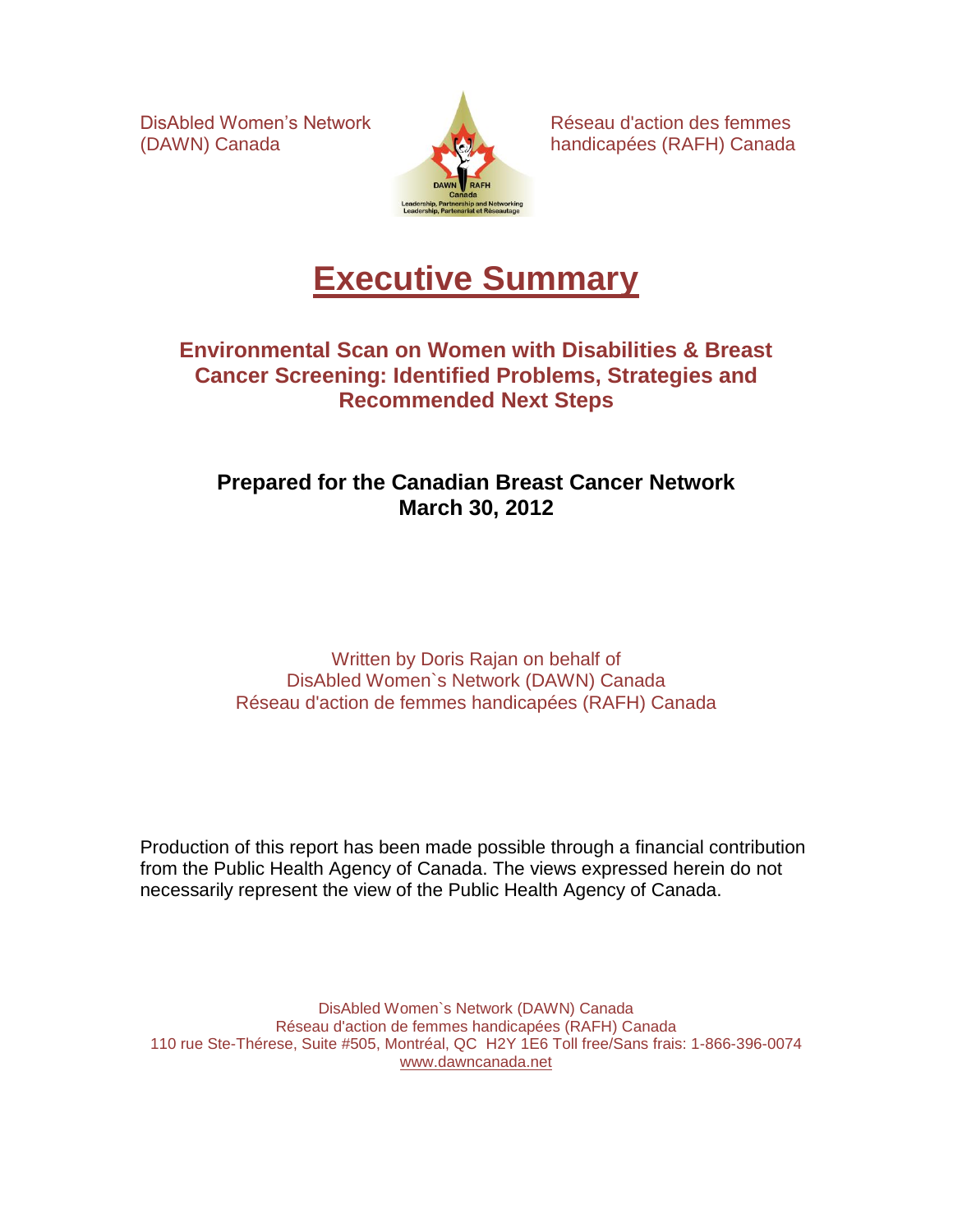## **Background:**

In 2009 the Canadian Breast Cancer Screening Initiative Underserved Populations (CBCSI) Working Group identified women in four sectors who typically do not receive adequate breast cancer screening: women with disabilities, newcomers and immigrants, First Nations, Inuit and Métis women, and geographically isolated women. It was determined that there was a need for policy guidelines, research and capacity building for both the women and relevant service providers. Consequently, the Canadian Breast Cancer Network contracted the DisAbled Women's Network / Reseau d'action de femmes handicappées (DAWN-RAFH Canada) to conduct a review of relevant projects, resources and literature related to the issue of access to breast cancer screening for women with disabilities.

### **Methodology:**

An environmental scan of projects, reports, articles, and guides produced between 2002 and 2012 was conducted using major search engines, university databases, and through information gained from community-based experts who have an expertise in cancer, health and women with disabilities, particularly in the Canadian context. The findings are organized under two categories: 1) The Nature of the Problem and 2) Strategies, Promising Practices and Resources .

# **Key Findings: The Nature of the Problem**

#### **a. General Health Care Access for Women and Men with Disabilities**

People with disabilities experience exceptional challenges to staying healthy and getting appropriate health care, for example adults with disabilities reported more than three times as many unmet health needs as the non-disabled population. More specifically;

- **People with disabilities may be at greater risk of specific types of cancer,** less likely to be screened and have poorer prognoses and survival rates
- With the move from institutional to community carefor people with disabilities,mainstream health and social services have not been able to adapt to meet the needs of these populations. There are architectural barriers to health care, such as narrow doorways, inaccessible toilets and inaccessible examining tables, but attitudes represent the most damaging barriers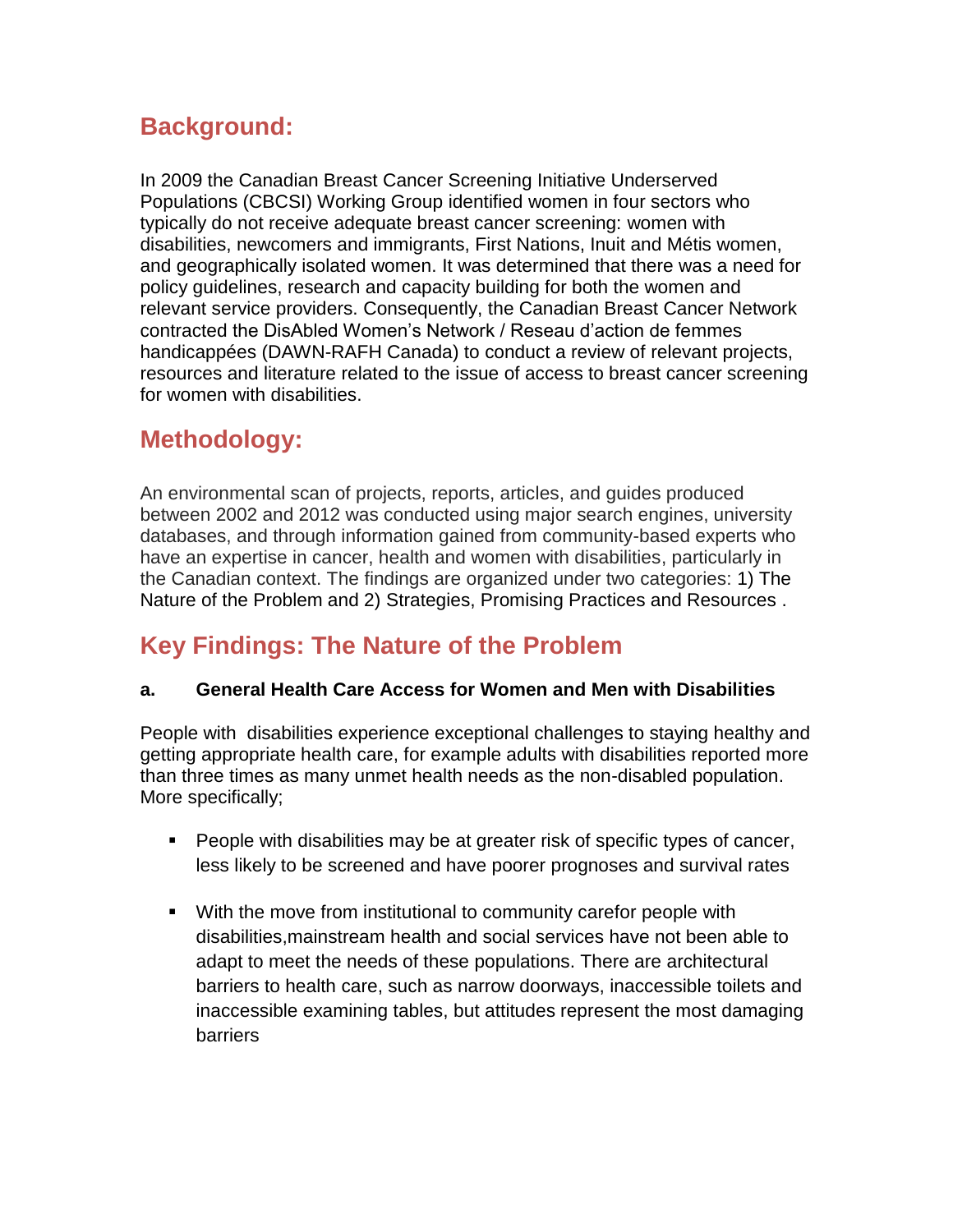- Since people with disabilities have limited access to education and outreach efforts are inaccessible, health promotion resources and campaigns are often ineffective for them.
- Many girls and young women with disabilities have expressed negative childhood experiences with the medical profession particularly during "teaching" rounds in hospitals, including "public stripping and o**b**jectification of their bodies in front of doctors without regard for modesty and privacy"
- Another important barrier that was identified in accessing health care for girls and young women with disabilities was that parents may be overprotective, thus taking the lead in their child's health care. This may lead to young women not getting the health care they need because they do not want their parents to know about a health condition.

### **Barriers to Breast Cancer Screening for Women with Disabilities**

Breast cancer is one of the most prevalent cancers affecting women. Early detection through screening greatly improves survival rates, yet women with disabilities are not being screened. The result is a delay in diagnosis potentially leading to adverse outcomes.

The barriers for women with disabilities to access screening fall into five categories: 1) physical 2) communication 3) attitudinal and 4) economic. Examples of these include:

- **Practitioners felt discomfort when treating people with disabilities and felt** they needed more assistance with both women with mental and physical disabilities. They also noted communication difficulties in dealing with women with disabilities.
- **If women with disabilities do make it to screening facilities, they often** unable to participate and health care providers tend to medicalize and/or pathologize them.
- The environment and the location of cancer screening facilities greatly influence effective access for women with disabilities.
- Given that Deaf women do not use speech to communicate and that women with intellectual disabilities may have speech impediments or be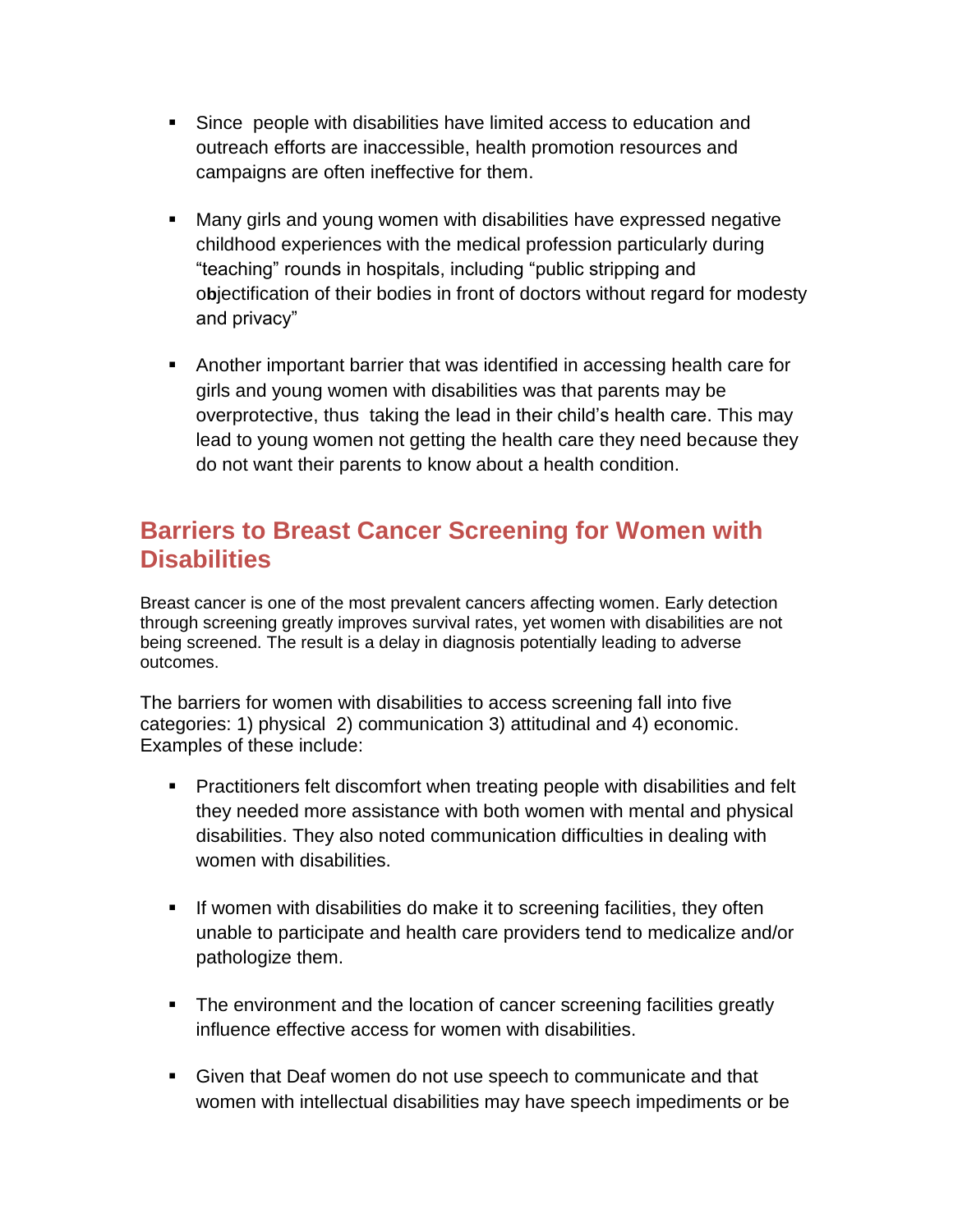either non-verbal or have limited verbal capacities, these two groups of women experience the most difficulties in communicating with staff.

- Additional time may be needed to serve a woman with a disability, thus this can serve as a financial deterrent to health care providers to screen women with disabilities.
- The unreliability of accessible transportation systems was another key barrier to screening.

# **Key Findings: Promising practices**

Promising practices identified through this environmental scan were grouped into five subcategories:

**1) Creating an accessible physical environment including architectural, equipment and materials -** There is a need to address physical and architectural limitations as well as adapting equipment and/or medical (e.g. mammographic) techniques and procedures. More specifically:

- $\checkmark$  Fund innovative technology to increase access.
- $\checkmark$  Need accessible transit, parking, universal access, good signage, accessible washrooms, examination and waiting rooms, accessible mammography equipment, TTY telephones, consent forms that can be understood by women with intellectual disabilities
- $\checkmark$  More places with accessible exam tables and screening technology and on-site attendant care that is clearly publicized to the disability community

**2) Developing accessible procedures and processes -** Examples of useful changes include:

- $\checkmark$  Have a point person who would support individuals in clinics, to navigate the system;
- $\checkmark$  Have a checklist/other tools for health care providers to ensure they address all the barriers for women with disabilities to access their service;
- $\checkmark$  Get staff out of medical facilities and into the communitywhere women with disabilities frequent;
- $\checkmark$  Workplaces need education/awareness to accommodate cancer screening;
- $\checkmark$  Include breast screening as part of the annual/periodic medical exam.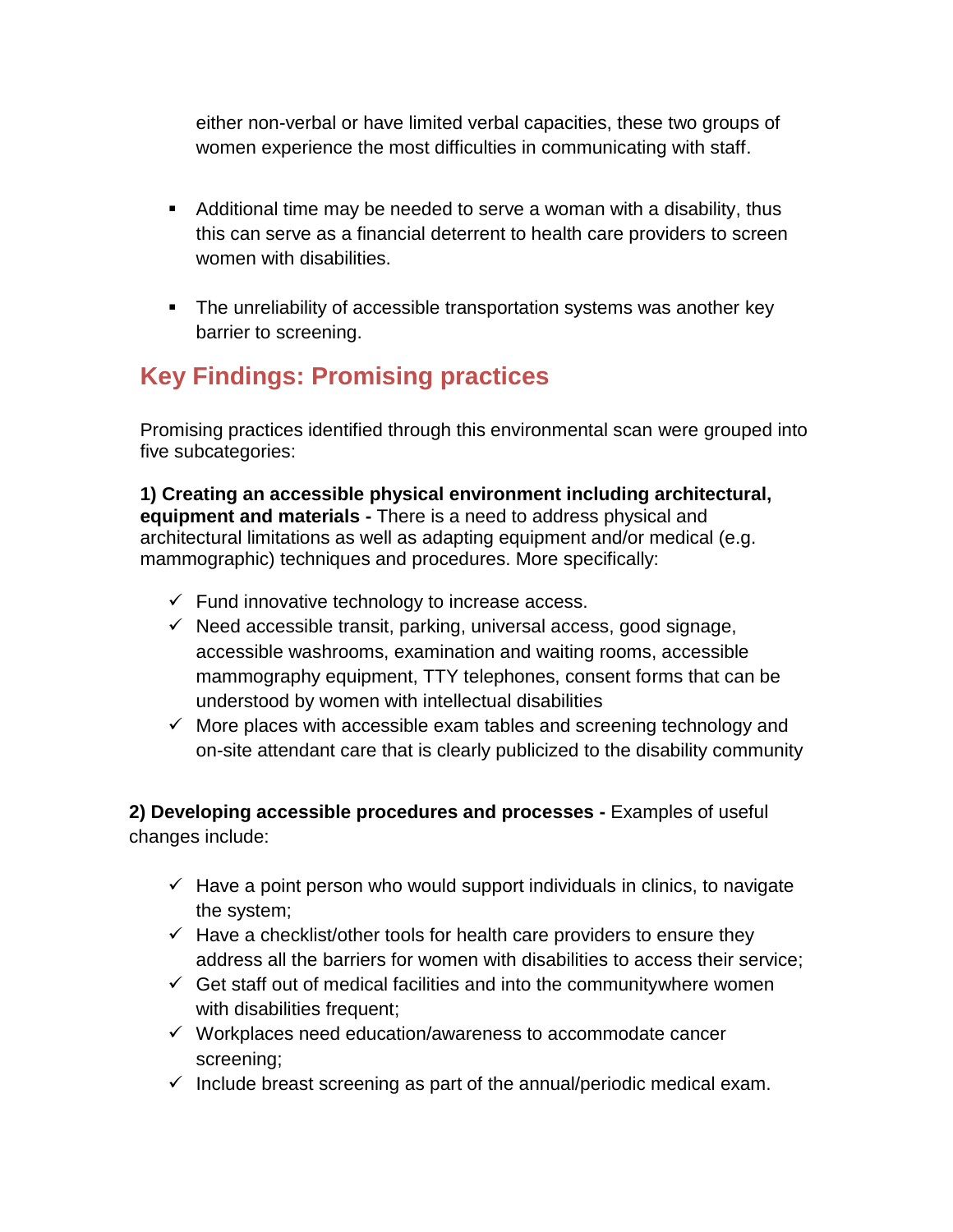- $\checkmark$  nationally accessibile repository of articles, reports, resources and tools that deal specifically withe issue of women with disabilities and breast cancer screening;
- $\checkmark$  On-site health education sessions for women with disabilities on screening guidelines, procedures and body-specific strategies; and
- $\checkmark$  Create safe and positive spaces for women with disabilities from the LGBT communities, immigrant and racialized, low income and of various age groups.

**3) Developing and delivering women-centred, disability sensitive training for breast cancer screening health care personnel -** This is necessary in order to deliver more effective and positive breast cancer screening experiences for women with disabilities. Specific ideas include:

- $\checkmark$  Training should focus on attitudes for health care professionals right from the start of the screening process and debunked the myth that women with disabilities are not sexually active;
- $\checkmark$  Health care providers need increased sensitivity and knowledge about communicating with a range of women, including those with low-literacy levels, who may be non-verbal, have aphasia, or are non-English speaking or ESL/EAL; and
- $\checkmark$  Physicians need to look beyond the primary disability and explore other reasons for symptoms.

#### **4) Designing and implementing effective outreach and health promotion strategies targeted to women with disabilities and Deaf women -** Ideas include:

- $\checkmark$  Women with disabilities need education about symptoms and what questions to ask of their doctors;
- $\checkmark$  They need to be empowered and know how to care for their own health;
- $\checkmark$  Assist women on how to find accessible health care clinics/services throughout the province, especially outside metropolitan urban centres;
- $\checkmark$  Need accessible web-based information; and
- $\checkmark$  Strategic health messaging with disability-positive images and specific information for women with disabilities to support self-advocacy.